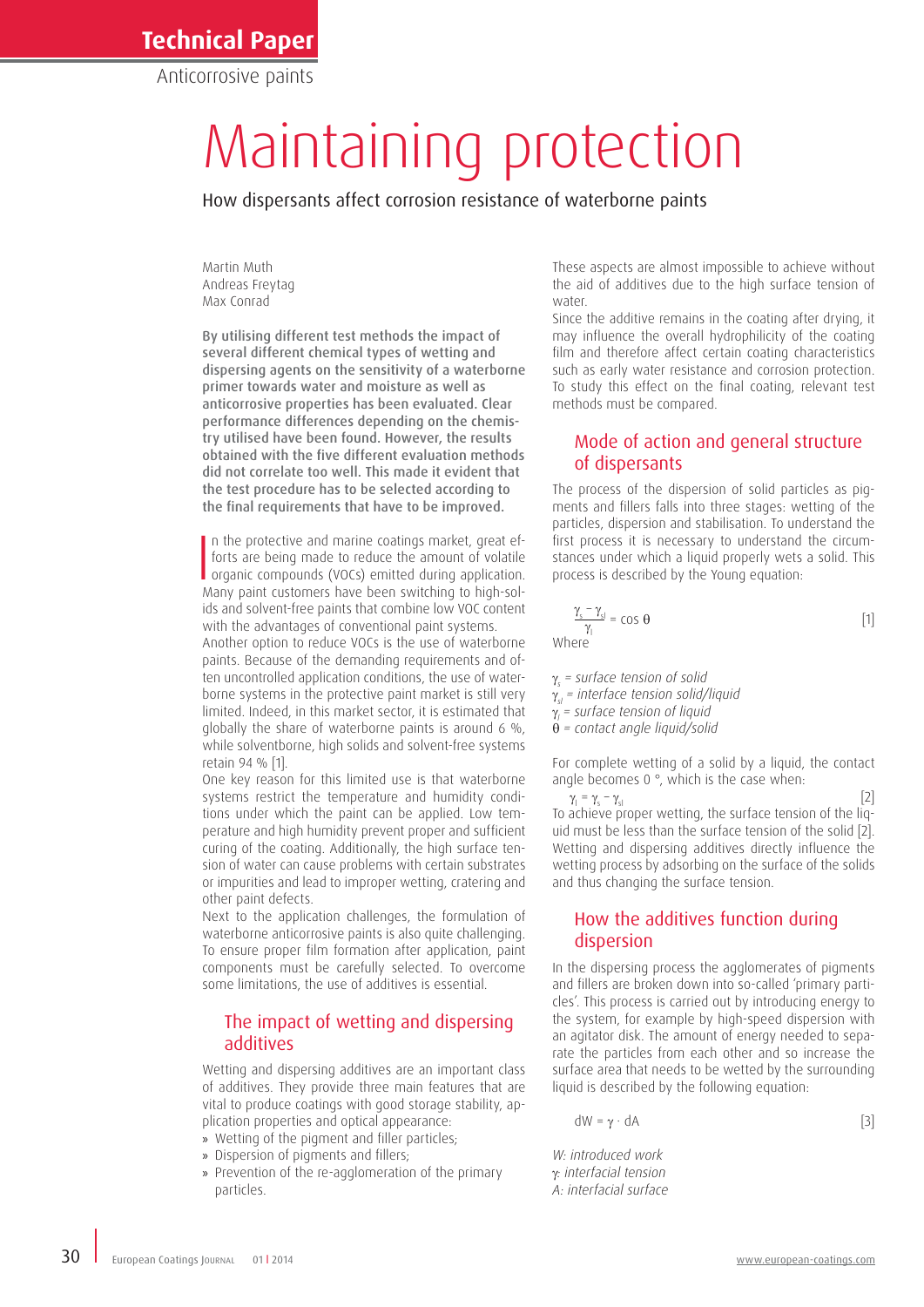Thus, the amount of work needed to generate a certain amount of surface area by breaking down the agglomerates into primary particles is directly linked to the specific surface tension. Wetting and dispersing additives reduce the work required by lowering the interfacial tension between liquid and solid.

Stabilisation is then vital to prevent re-agglomeration of the dispersed particles. Two major stabilising mechanisms are utilised: electrostatic and steric stabilisation, which may be combined. In summary, it can be said that wetting and dispersing additives always consist of two domains, one of which interacts with the pigment surface ('pigment affinitive group') and one which interacts with the binder ('binder affinitive group').

The main currently available wetting and dispersing additives with these characteristics are based on the following chemistries:

- » fatty acids
- » polyurethanes
- » phosphoric acid esters
- » polyacrylates

Different additives based on these chemistries were included in the evaluations below.

## How dispersants affect waterborne coatings

For the dispersant to be compatible with the system and able to interact adequately with the liquid matrix, the binder compatible groups need to have hydrophilic properties. These properties can be obtained by using polar chemical domains, such as polyethers or polyesters, or certain hydrophilic co-monomers.

Various wetting and dispersing additives use ionic salt structures to obtain sufficient solubility of the additive

#### Results at a glance

**w** Waterborne paints hold only a very small share of the market for protective and marine coatings, as they have stringent requirements for good surface preparation and drying conditions.

**w** Wetting and dispersing agents play a critical role in the formulation of waterborne coatings in particular. However, they are necessarily partly hydrophilic, and this can impair the protective properties of the cured film.

**»** Tests are reported on the impact of several different chemical types of dispersing agent on the anticorrosive properties of a styrene-acrylic based primer.

**»** The best results were given by two polyacrylates and a polyurethane-based additive. However, a notable result is that there was a poor correlation between the five different tests for protective performance that were used. Thus, it is important to ensure that the tests selected are appropriate for the planned end-use.

or its binder-affinitive domains in the paint matrix. Alternatively, salt structures may be introduced, for example by neutralising acidic groups with bases. The chemical nature and volatility of the base also both influence the resistance of the final coating to corrosion stimulants and water

The effect of the additives on parameters such as early water resistance, water uptake and corrosion resistance must be evaluated in the search for an optimum wetting and dispersing additive.

#### Evaluation of wetting and dispersing additives

To evaluate the influences of wetting and dispersing additives, a standard primer formulation based on a styrene-acrylic dispersion was used. Five test procedures were chosen to compare the effects of the products.

To determine water uptake, the paint was applied at a specific film thickness to a polyethylene (PE) foil, dried for a fixed time interval, carefully removed from the foil and weighed. Next it was immersed in distilled water. At fixed time intervals, the paint film was removed from the water, and water droplets were removed with a cloth. The weight gain was then established and the water uptake was determined as a percentage of the original dry film weight.

To check this method for reliability, some samples were evaluated by differential scanning calorimetry (DSC). After immersion in distilled water for 24 hours, a sample was cooled down to -60 °C and heated up to +80 °C. The melting peak of water and its melting enthalpy were used to calculate the amount of water inside the coating and this was compared to the values generated by the gravimetric method (see *Figure 1*).

To measure water diffusion, a free coating film was produced by the PE foil application method, a small plastic cup was attached to its surface then filled with distilled water (see *Figure 2*). At certain time intervals, the IR absorption was evaluated at wavenumber 3400 cm<sup>-1</sup> by means of an ATR (Attenuated Total Reflectance) measurement and compared to the absorption of a paint film without water contact.



*Figure 1: Sample of DSC result to determine water uptake and melting peak of water*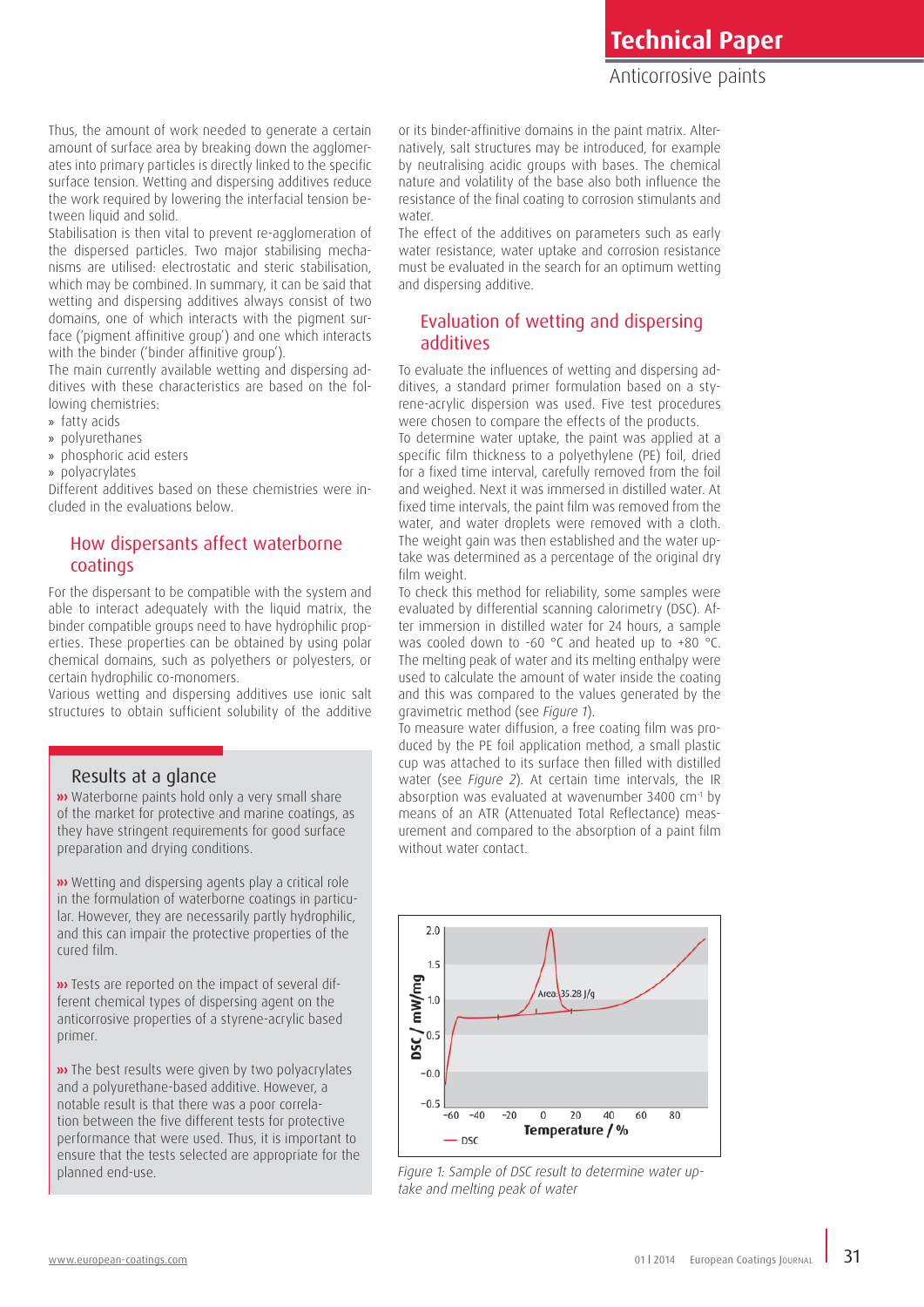**Technical Paper**

Anticorrosive paints



*Figure 2: Experimental setup for water diffusion test*

The salt spray test was carried out according to DIN EN ISO 9227. The test paint was applied to cold-rolled steel panels which were exposed in the salt spray chamber after drying. The panels were then checked for the amount of blistering according to DIN EN ISO 4628-2 and for delamination/rust creep according to DIN EN ISO 4628-8. Free films of the test paint were also fixed in a permeability cup. The test was carried out according to DIN EN ISO



*Figure 3: Water uptake after 6 hours of water immersion (gravimetric and DSC test)*



*Figure 4: Diffusion coefficients after 24 hours of water exposure, evaluated by ATR-IR*

7783. At certain time intervals, the weight lost by diffusion of water vapour through the coating was determined. To determine early water resistance, the test paint was applied to cold-rolled steel panels. Four and 24 hours after application, a cotton wool ball drenched with distilled water was placed on the coating then covered with a small plastic beaker to prevent the water from evaporating. After 24 hours, a cross-cut test was carried out according to DIN EN ISO 2409.

#### Formulation, application and choice of additives

Several common pigments and fillers were incorporated to obtain a pigment volume concentration (PVC) of 28 %. The dry film thickness of the coating was fixed at 80 µm on cold-rolled steel panels and on PE foil to produce the free films. Drying conditions were set at seven days, at 23 °C  $\pm$  2 °C and a relative humidity of 50 %  $\pm$  5 %.

As regards the choice of additives, the aim was to represent a large variety of different chemistries and variations. At least one representative from the groups of phosphoric acid esters, fatty acids, acrylates, polyurethanes, and controlled-polymerisation acrylates was picked initially. The chosen additives were used at an amount of 1.5 % active substance calculated on pigments and fillers.

#### Results in summary

In the early water resistance test, the best results in *Table 1* are shown by two acrylate-based additives, AC-4 and AC-5, and the PU-based additive, PU-1. Their good performance can be explained by their hydrophobic nature, although AC-5 contains a considerable additional number of hydroxyl groups. The very non-polar domains/co-monomers in the additive molecules make it far more difficult for water to penetrate the coating, reach the interface between coating and panel and lead to adhesion loss.

In the water uptake test (see *Figure 3*) the parallel measurement of the water content by DSC in four samples shows that the values from both methods are the same within their variations. The tendency to absorb water can be correlated quite well with the hydrophilicity of the additives used.

The reference sample without additive shows the lowest water absorption, while the most polar additives AC-1, AC-3 and AC-5 (with a high content of hydroxyl groups) show the highest water uptake. The other additives range between the values of the control and AC-3, except for additive AC-4.

After 24 hours of water exposure in the diffusion test, it can be seen that AC-1, AC-2 and AC-3 show the highest diffusion and that almost all additives show a higher diffusion rate than the control, except for AC-4 and PU-1 (*Figure 4*). While the lower value of AC-4 can be explained by its hydrophobic nature, the good performance of PU-1 is surprising because of the high number of hydroxyl groups it contains. Further investigations are needed to explain this effect, but it can be said in general that a more hydrophobic additive leads to better diffusion behaviour.